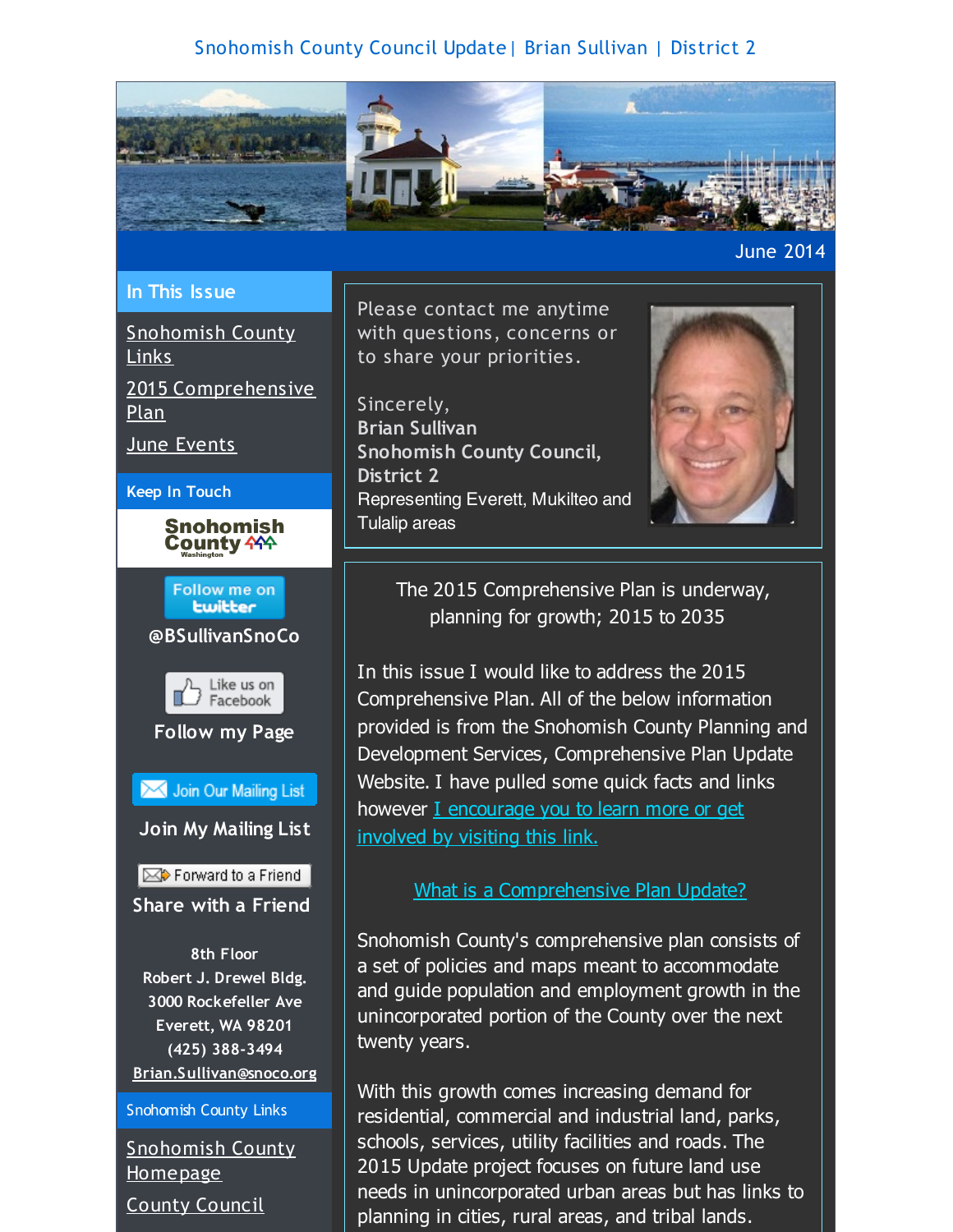Brian's [Council](http://r20.rs6.net/tn.jsp?f=001D0-aALKjKK4JY2LW-hphnd7o8aANhOu0C8rgp2sUiBqANePT5mJhIT_HMpyYz41MT56xJDx6-oAZfR9rn4Fig_9w4AB4AsaVjFvY09r7Vo4EbDrRNQIQZZGvAmKzQ-lf7307JrGGs4urYDkl00Br0uySCypw5usHCELU1Ouxz7g3enl0W7P-obMAUzgz8-U4p5x4mgR-mNheg00nBPXPWMgaAtyt88SBLJUkFD76HPl6ULhMOQME-7MmRVxmhLF_sShBimRLGw2W1FIQ7lnM9xRDZaReK8QnZRhbTat7M_1qRb8t6n2TNA==&c=&ch=) Page

Link to Council [Webcasts](http://r20.rs6.net/tn.jsp?f=001D0-aALKjKK4JY2LW-hphnd7o8aANhOu0C8rgp2sUiBqANePT5mJhIRKiS9BzaoeZZEBeL6s5KPnyRJ4uLub0D-d3k-vgclFgF4pmwVwxuJRKeu0DMD0RQ4yxE7fop_PqIcyM9i1LSBRP123z_QvtYA3WAYP7uJFSWPHoi_riBVJtBxOnBDb9N0-AQhW4PZ9Azk9EqWLQRupM48ZZoMyegaPGIbVqn5MRzyW3o29i7Cjx2ZwIOgpOJU3WQe0qjUyno3tJaRk2f8ZGEO7Jh5jGVjcAkhrIcMNlXIqhEMB2HEwTRN9NQ4iHHEknr0APzc2v_7jg4HvdHMw=&c=&ch=)

\***All County [Services](http://r20.rs6.net/tn.jsp?f=001D0-aALKjKK4JY2LW-hphnd7o8aANhOu0C8rgp2sUiBqANePT5mJhIT_HMpyYz41M7ejmupizQRUKYPjlY-6X6jMgJhKmO-7Q-R1ud_uoj4TLnK-0T0qY4C-RLG0BnMHIOCymw2GLzwUDRZ09S0KsL8futN_-lYw-UJb95r805JxWb3TIkEabyIEpDj0TcZxQK8FsiY23ndJfNHPK8Nf95_r0O44DDIcDvpw5EBqsevdhL0IvQXfbsHWk4dG-zd0C2jOtQZ2hPnYZoTxAwrE-2FNnPNeSrCHHCpkWPJWWjn-64FKuMMLKYQ==&c=&ch=)**\*

\***Job [Opportunities](http://r20.rs6.net/tn.jsp?f=001D0-aALKjKK4JY2LW-hphnd7o8aANhOu0C8rgp2sUiBqANePT5mJhIT_HMpyYz41Mk4fCsPgKkbp-ZaJuJl-Gspr5RhcnBadlTGzIs3lC33A8Q_RK8QyM32QqFpsHrbgAb4QLYCXhQeUM-f0hAn_K_VEBWXOh3SE01BNwwiWAOPi2tlrjc0qU48D81Yrh6KX8-VC94WZ5XGdoS0lExEoUyLjUyLICuEE2KSlVgSRwww3p6kHEvX2aRvmBZy22pKWAigenYTzJ2XqbAUctdfYgkQxQh0ZqHHhhAcancXFfjXTMRTuGI_VRbW537xvCj0vp&c=&ch=)**\*

[Assessor](http://r20.rs6.net/tn.jsp?f=001D0-aALKjKK4JY2LW-hphnd7o8aANhOu0C8rgp2sUiBqANePT5mJhIT_HMpyYz41Mzypop17W3tOUb_sAJuhgJeAi_7w__OE8HqWWH-EROorEeRp0xUFECfHFa9GhzGruXAenrZLP2ccie4zZeVaeeJrzBF80t8zneCEPTkoCVo-13emccYi0fRdkQptW4oz73Bog7FUseR3_nJd8uER0lzDpGoSjZlnXPtbdetFxQtN5gb1R39Tg4nUobQOGKpb0kg4ukhkZIsmHBoACNxTioUxIBxrshO1-8B9Iy0JiREnD0QmAq483kg==&c=&ch=) Services [Elections](http://r20.rs6.net/tn.jsp?f=001D0-aALKjKK4JY2LW-hphnd7o8aANhOu0C8rgp2sUiBqANePT5mJhIT_HMpyYz41M_-WKHKTLkKiq6HCbmLjQi3b4gkPSIWSF5mvuqOesqswZ3ITD4kZ4egQdZ3JzTuv3BJrb6msRfPjaBnkH0DgdRTmPPpaqoowxDS2ibos4d9hMiIn1raFtVIDhaPBWzvkVXpyGtxo61CSXMJWeWaFIM7tjlzG7mRmIxsvLAgfHEpNCwHmTSOHaTIidwLU1_6kSLUGXJAYG0BcFchdIwOTmflZVFO7o0Xr3ysHmt9H4f5QK8G9b9L_A7Q==&c=&ch=) and Auditor

Marriage [Licenses](http://r20.rs6.net/tn.jsp?f=001D0-aALKjKK4JY2LW-hphnd7o8aANhOu0C8rgp2sUiBqANePT5mJhIT_HMpyYz41MOGRhxR6G9fwwW94x5BeHq5NVQ69T4IsNR_v_grgqhmo_jiajexKVBdEMKObFPuE0-XYq7qEbu3JPGQ9YlFqLUSUBUJQ4UGCXYu6KqQXy8-lrFrIUCh-6cAoP5N7Q_JpreeyRtExfEECCqFbhB_eReEZqT_wcBuTeOtLRi0C12IPYmPVZ5LDb4JuODE2Q4gCABgY0z8b9oc6gtsmGvAMlZOkd7N-IaEOYosj2z8wzOk8=&c=&ch=) Permit, [Planning,](http://r20.rs6.net/tn.jsp?f=001D0-aALKjKK4JY2LW-hphnd7o8aANhOu0C8rgp2sUiBqANePT5mJhIUF2qneFilVrVbRLNgR08Czzwu-hdQh_2UUx1cqUwr11q9FuDJwm1KwrK25W5QhQ1IueDRpIHt4GQufU04cJgIaE7WfxCZlEMgSJ4Dih4iEBNrF-LEo8-gGW5Lxwnmc_AI8CIdkHgUyOLoo1r108B8Ca57eIeSB6pdK1LJY9ZdBxXaS4oqOzrgflVvaqjBnBefpl1l212570wGBCRH6RCX9SrHVH1Mm34GnlCjpVh9N80q_hrdCyGD7_ZvYS97ogrQ==&c=&ch=) and Zoning Map [Document](http://r20.rs6.net/tn.jsp?f=001D0-aALKjKK4JY2LW-hphnd7o8aANhOu0C8rgp2sUiBqANePT5mJhIT_HMpyYz41MOLxoPd04BNomVIUl0TQGbqq5VqYazxIAQXdAA6pdsdzClxj82iuORsaiupjtR-GjnQYmQSWYFjuSytcASVxUJsphQZNjRloBTwQ6lPOxg9peaDT6keIQH7ZarLNxURrFsI86SwfIRhPegQzYk8DDdlG7YwRfV3MS2plrziGTjyH69gQXOTeA9VvuaAtvUegZhPK4amGQ0-LvyBQPoW70GzB-s5rZcu2OeD3XhYs6Rbi7pc7MIeJcFgMHLOOstgtZ&c=&ch=) Recording Marriage Licenses

Public [Records](http://r20.rs6.net/tn.jsp?f=001D0-aALKjKK4JY2LW-hphnd7o8aANhOu0C8rgp2sUiBqANePT5mJhIT_HMpyYz41MX5x4_GstR3x4WY2DmNA_PzpYeWJNH-LFWsxeeH3ybmdrMDEiJkNejzcJmPkHXGRa98ddmrJL4x2pYA5NS0smPs0Nors8ayWRC1DQwe4dkFTNayuHynhaERwlB7nMOrEsdV0l8fcngx1B9ANnlVOd-pTUBpRiHuDn5aTPfjU_zIc6eM6x4TN1aY_qL8bCNFuv_5jSr2R1sATFaUKGh3GrH-N5fEL-KLtLrgruAm681eBxgSsscQr_5A==&c=&ch=)

Jail [Register](http://r20.rs6.net/tn.jsp?f=001D0-aALKjKK4JY2LW-hphnd7o8aANhOu0C8rgp2sUiBqANePT5mJhIT_HMpyYz41MP6FmBNxZOTM9VlPH_8h1-ioOVGi62fLGb12FOcSPBwveIHMnmJGXBqho4WoidMYgfAoFFVmHtTYjJTt7JjopBFmiwGOsAENgnailX_Av4GKOz6QxQgCBwdwt_LVwziVJYlXj0rjH-Bhf9kyN18p-OZvQE4Kkm9ij4OcHzGleVXj1lP7aX60D-HzMTWux3K-QRT5iiJ0If2F5T_vTCWLtIxP-b4CcivQcY4RMeKeYboXUc7hskYyGv4iP7Utgs2m-&c=&ch=)

[Outstanding](http://r20.rs6.net/tn.jsp?f=001D0-aALKjKK4JY2LW-hphnd7o8aANhOu0C8rgp2sUiBqANePT5mJhIT_HMpyYz41MjUM5xCtkfmFGngs10ef6rL_9hxnEtWiaxkYM0JC3h2rTMyI4cUm3PY-j6gUFWC37dkKyr2Yzr-uL51MuVPbqWgVJiZXSpvESvzTjslZWRP0rnjFYsl6SqaNDqGS_gJXxFci97K-32mWGEapXmox-8I6jjp6kjYBF1pS-hZU3_JxQ8nNqAirJa5APx-xYiVSUXUtt9BhVxg9a0FV5uBpB1TmRAzRCt8Zss_qhJ7TYhXgAXIcj0ggiaKioV6TLUGGB&c=&ch=) Warrants

[Registered](http://r20.rs6.net/tn.jsp?f=001D0-aALKjKK4JY2LW-hphnd7o8aANhOu0C8rgp2sUiBqANePT5mJhIT_HMpyYz41MsDoHcgCZrz0rj__8ooWJO3JnlCqH771j-P1uXjTH-HvTCax4dDV2IzlhQ9FwEw1moVFdMLOdriPM8qvZn_RhuSBQcka-kSVJl5XrI_LNH3I9djrbY5VrRAgR0zE-p4iNF-gjcBdVibsHML20xfUy-6lTVOxDma4WFzrgVYn-j-2AcuQ1gGsJoiuOP7lnShcZOV56xFF9VQzg62Gx07q59KGGwg2It4fVeeAHJsoLIhP0SXE1rcxXziApa1vWXjxD2_Rqckb1xng=&c=&ch=) Sex Offenders

The current plan, adopted in 2005, covers the time period 2005 to 2025. The update will extend the current plan's growth outlook to 2015-2035. The expected completion date for plan updates is June, 2015.

Public input is a major part of the 2015 Update. This [website](http://r20.rs6.net/tn.jsp?f=001D0-aALKjKK4JY2LW-hphnd7o8aANhOu0C8rgp2sUiBqANePT5mJhIWBgiqyXS65GmKfYQ3gqkils5pc4fue3bXNVtB9vuCLNhGXIZmXyykK4oazAcrbkjJYxUzH6JlIDLkaf2H-NJ0FL25NbmfBGWaL8FXImmY0ZSY9X6K9-02sbM74S0kmCNZA-M-5xbf1PQ7mWPZ-UAPPja2LTPAormlB65dll6rBLTHlu0yPd8nxt1tmjEpv5-suJG_4stDjzxV4-Ev9V0sqeR6isTcbj5A==&c=&ch=) is designed to encourage and facilitate public involvement. We will keep the information on this site current and hope that you will use it to comment on parts of the plan that might be changing

### Get [Involved](http://r20.rs6.net/tn.jsp?f=001D0-aALKjKK4JY2LW-hphnd7o8aANhOu0C8rgp2sUiBqANePT5mJhIWBgiqyXS65GyFvnnhrWvo2vYaiYRxWyb1EHym0eWsVKCLq0oUMFL95sJ0TnPfNKqjzzOdiOcMeQ71H6yaI2ygWonmmqUOfFNGP5WOUVrTuQzu773P_m8TI8-_IobBUDiX9WWTl5kxRPIyf7XjxCCnYSOLEpY8yVSrNsRLDfXv2MvuzXneDeh_YA_NsxHozO1RItYh2fLeKDRMYOIe1o7LAmv-vNtpCILz5gVdLItirN7_nJOYVYwRAfVn9OAQxGxg==&c=&ch=)

Comment on the website, become a Party of Record, attend a meeting or give written testimony. Use the link above for more information

Links to City Comprehensive Plans and Updates Developed by the Puget Sound Regional Council (PSRC), the Regional Growth Strategy classifies cities and towns into four categories based on their ability to accommodate future residential and employment growth. These four categories include Metropolitan Cities, Core Cities, Large Cities and Small Cities. Use the link above to navigate to individual cities.

District 2 Planning Commission

In late June, the council will be reappointing and filling vacant positions on the planning commission. Tom Norcott looks forward to filling the District 2 position. Welcome, Tom!

A big thank you to the outgoing Chair of the Planning Commission, Dave Hambelton. Dave has been an excellent leader and has been instrumental in the comprehensive plan update. Thank you for your service to our neighbors in Snohomish County.

Did You Know?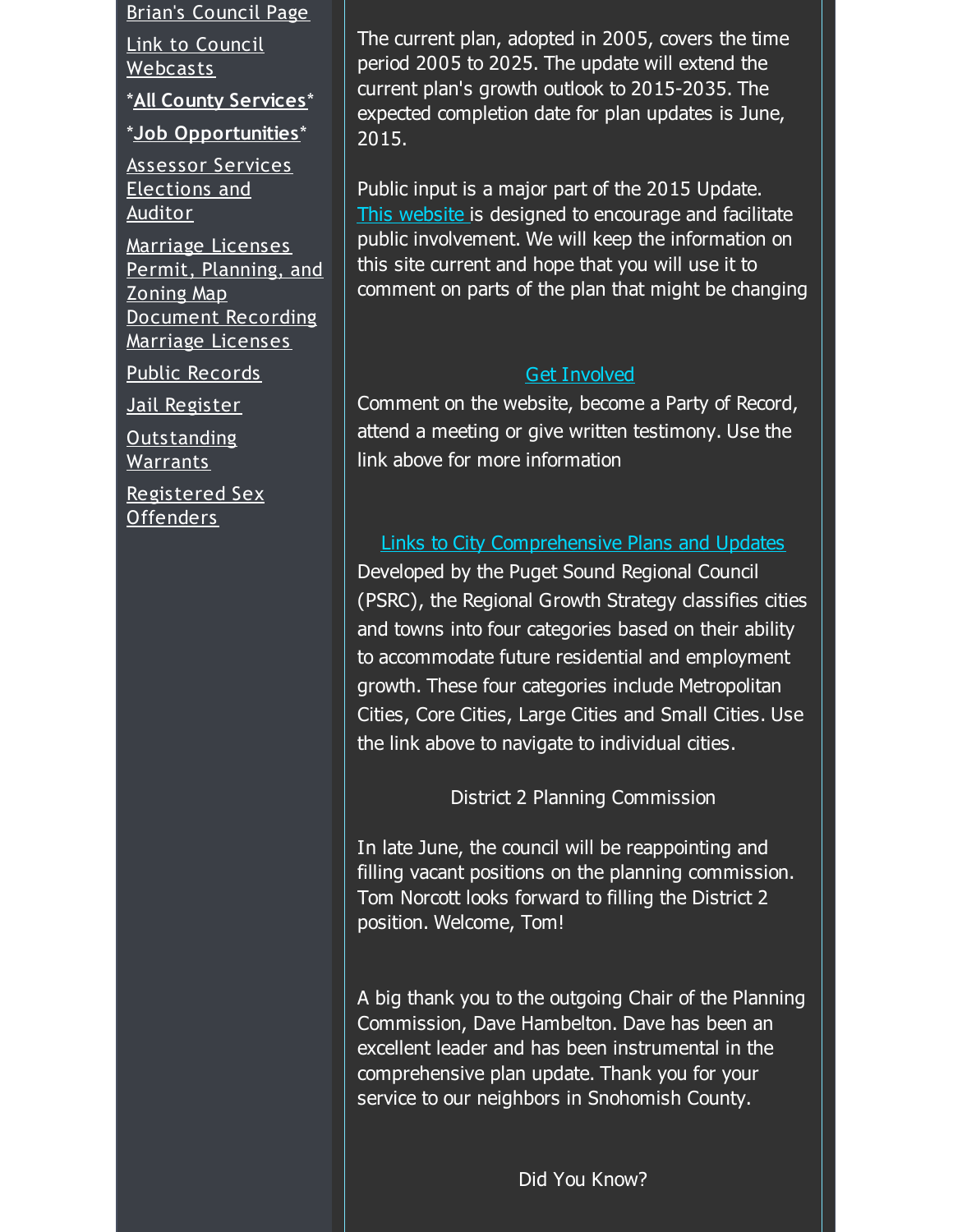Factoid #3) From 2000 to 2012, the population of Snohomish County increased by more than seventeen percent to a 2012 estimated population of 733,036.

Factoid #36) Snohomish County has a land area of 2,087 square miles; larger than either of the states of Delaware or Rhode Island.

Factoid #69)Planning commissioners are not county employees. Most commissioners have full time jobs outside of their planning commission duties. Commissioners spend several hours per month preparing for public hearings, reading meeting packets, listening to public testimony and crafting their recommendations to the County Council. The duties of the commission are an essential part of the County's public participation process.

# Everett AquaSox Dedicating Game to Oso Relief June 16, 2014

The Everett AquaSox announced today that they are dedicating their June 16 game towards relief efforts related to the Oso mudslide. **All walk-up ticket sales from this**



**game will go directly towards relief and recovery efforts** caused by the mudslide that occurred only 30 miles from the AquaSox on March 22.

"So many families and businesses have been impacted locally by the mudslide," said AquaSox Executive Vice President Tom Backemeyer. "As we enter our 30th year in Snohomish County, this is the least we can do to try and help those affected by this tragedy."

## Click here for more [information](http://r20.rs6.net/tn.jsp?f=001D0-aALKjKK4JY2LW-hphnd7o8aANhOu0C8rgp2sUiBqANePT5mJhIT_HMpyYz41MujA_NiGxzv8NUrhYkHHD1UN71VTW3XO1JPOB5k8TJYwVZisjief4P3LjPOdTjzFYyivrWHGP2gRiNIOpsUsNYn7V_WTBwbjdAgqGAnNZbUu1MC2fG2j1AYkMg-dIjliIyOhLmvTITOZ1FwLIuciNbjtzpuhgAaGNtPjHAwjKNG3FX1tXOwLqNN6-U2Xnw8MJTykgFNhhpFaUN6Fjs-KRCrdrRH3XHB_PIRhhmlqQO3YqgFCusIP6Dxx5rrRYPQhenJn0fwAFGOZKYUA_RA2EYxO7yW_S15nENrR2G_TDihnL7CqRmNfzsI6xeSZsR15wq3I-Asd7w4xUPMOSdpp_OCRQwKgWkgWp&c=&ch=)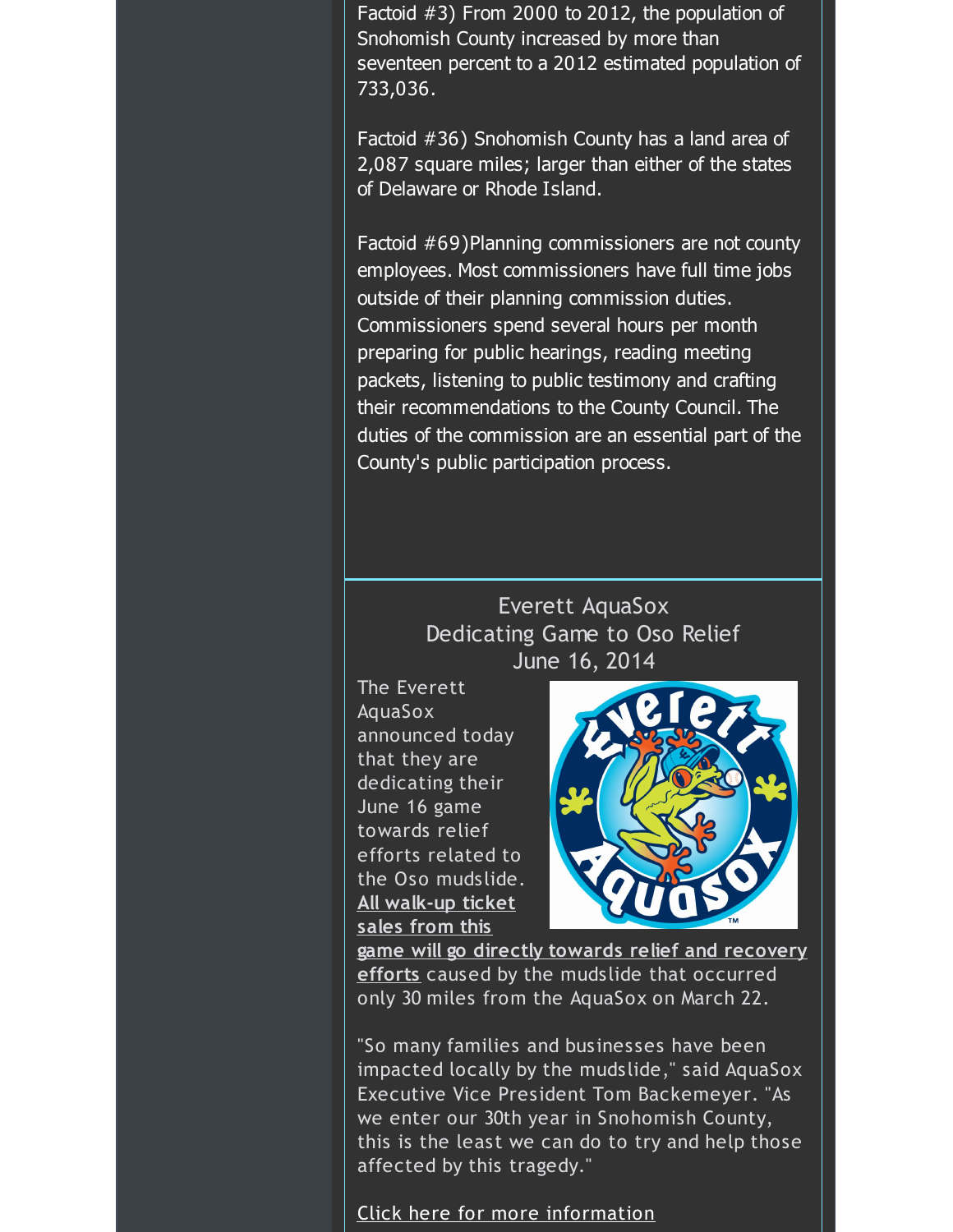**Things to do District 2 & Snohomish County June 2014**



#### [Everett-Farmers](http://r20.rs6.net/tn.jsp?f=001D0-aALKjKK4JY2LW-hphnd7o8aANhOu0C8rgp2sUiBqANePT5mJhIWBgiqyXS65GF_aclBmD15DuxXp8vFMzVI7qAXjzlP4vZF4kLYI-j9eUCY4IqpwpMCncTl9_Aub4mc3Ami8TmGBqvN0tgA28XhFRW4wukH0wnL-LKRNIF99i5GehtpYiQrETg_wQQGl5GEPMkMQiCJz-GHPwZqgaTShY8-HUUs7_2RX57OFMUEtT7Keo_WZLXKbVOiY3jUtoBh9HWG029Keq07-vNcuHZOwvNqZYOPmi&c=&ch=) Market

**Every Sunday starting May 18th, Rain or Shine, 11:00 am - 4:00 pm** Port of Everett's Waterfront Place 1600 W Marine View Dr., Everett, WA 98201

## [Mukilteo-Farmers](http://r20.rs6.net/tn.jsp?f=001D0-aALKjKK4JY2LW-hphnd7o8aANhOu0C8rgp2sUiBqANePT5mJhIWBgiqyXS65Guj-Clsg3eJ7JH8BQmvP3jFS6yo01xdlI_Ria1VCcuqdgLD7YFMSVC4QPGi4vkGnCNdtDDDVeadW90wB2c3xqiVnfkAtlA9aDBPTCG4rWvL_qA7t6a48Y9vFDAkg9TOjFhK7M2hpd9z4GcNE3eqR1-x2k3gVRBp7DNwMDoIuowzgpgKFaq5WdoCpSaQOZEyUKpQCPPM_eNrAqw9YRRvKoyEVNf3dkf2J4YSHKAwZ9kWY=&c=&ch=) Market

**Every Wednesday starting June 4th 3:00 pm - 7:00 pm** Lighthouse Park - next to the ferry dock 609 Front Street, Mukilteo, WA 98275

### Everett [Mall-Farmers](http://r20.rs6.net/tn.jsp?f=001D0-aALKjKK4JY2LW-hphnd7o8aANhOu0C8rgp2sUiBqANePT5mJhIWBgiqyXS65G4C5Coe1DIs6uS904v7U8hSlJFNwtot4PCLSpWS-n1UHBq0mA3CE4KNmC0msSI6JNpQlqUY5MhOYqVw6EWFM59D3DgFpNjM5CoZrMO7ewTTKkD-E1aKJvlI4gi2AxnyfqDCpoximFUfmxlZggEX5zSQiyRTlSJ8BR9zMR3nRqjlBxrLVZCS7wuCMEcX15cInILPWC0HrMr_EbWAxgh6kbJg2XQe8gfhb1aaNuvNAVd1Y=&c=&ch=) Market

**Every Friday starting June 13th 3:00 pm - 7:00 pm** Everett Mall - next to Sears 1402 SE Everett Mall Way, Everett, WA

### **Other Markets Around Sno. Co.**

- **[Edmonds](http://r20.rs6.net/tn.jsp?f=001D0-aALKjKK4JY2LW-hphnd7o8aANhOu0C8rgp2sUiBqANePT5mJhIWBgiqyXS65GymoxIzkeAjydk8AmxVKoZZnoLxXKl7KdUsVPTg_jLa8Zlymvf-orfiadgei-1n1XcSGnUUiZF6AgFmFrXZjzzJ17aTUPrjuJxuOACNLxFjLFtDI8VFx5LnLboiR8TRocTvVIwKWqyntWSHUR14N8JDfrzMXdrxVI6hr5q4EXayaMMQSyzfXp0bwp76um0SfNPCf0udH7cox9pVyl2UHMFQ1Udid-uJ0QlgA0FZQ7TUcuW2FpaEAQTbe8B_NH73-EnX-zll5hZY78OiDSySqi2A==&c=&ch=) Garden Market, opened May 3rd**
- **[Farmers](http://r20.rs6.net/tn.jsp?f=001D0-aALKjKK4JY2LW-hphnd7o8aANhOu0C8rgp2sUiBqANePT5mJhIWBgiqyXS65GenLdD135xNix5ZCO0XMpnXonUkpekdeIS2DfmJP3glz7GJhxFpmCF5qIzvnX4XdkbGRDrsUQzdjGwQgT124N9NmHw65NH2RmU2ahBIWCYtJB9DAWtttr4VGFGXPirUXRGeH9KkprFAzTFB1wb8ciVsRxX8QwTjoYWY-I72wwB8K29nosWh1-molshRix_2yzNqzyNwHJmuxeoH4Zy2H8EJ6hXgHvqHWw4bipOi5QFxTDnU_-nkU4K34ihwALT0kQr-jUxzAnW2at6ums9dAURL88T5rcnvBqnwHe3PK8UknThlw21dmtAg==&c=&ch=) Market at Willis Tucker in Snohomish, Opens June 6th**
- **Bothell [Country](http://r20.rs6.net/tn.jsp?f=001D0-aALKjKK4JY2LW-hphnd7o8aANhOu0C8rgp2sUiBqANePT5mJhIWBgiqyXS65GGYL1ITl5aVifq_Zc5DPS0Dcek8PDcPSNSwFn90HKfg-MaUDIXu4EVSAMXULk_XSXnHb9mjhHIt4xZ7M2tzpsSsBR2FQRTy3oSHyV_DqT1EVWSWVdHrfd297tKWrTTc4cMPwJLF-gChsMgMC4mUbcpm-GE7YbBkG21lOeYnNOs2lLylqAb1q3UlCoLk8hMsV5JYrxHd_zw43gw45stFpep1FLxf6HMtUT96tecf0wOgvNxsXmWjBmbdaLlwNSiKX746qg8jW6Ta9MKPNIXEA0s_Anux9QJY5eh-3QbumxZ4G9jnyFCbVWMw==&c=&ch=) Village, June 6th**
- **[Lynnwood](http://r20.rs6.net/tn.jsp?f=001D0-aALKjKK4JY2LW-hphnd7o8aANhOu0C8rgp2sUiBqANePT5mJhIWBgiqyXS65GA097kdjFgDVhGfZMltEylBhGnWwP-_2PkdBu0uBcO__32bNAop8PDDxJdmRfmbJcdvBDTNWz-1gqDzNaTziSTdH5141NYHf2zOYQF_fmNQGpQqP3eF_F9HviJ9l2gC4MfY4jfxCWSN6ItgJByuTqMlmWdIPOb8H9LJked1b97jrUaL8xLC6aEiWHPsA4U-8SfwUvVZW6AkV9XDZVFpEt0xbMmnjlAvrI&c=&ch=) farmers Market at Wilcox Park, opens June 12th**
- **Port Susan [Farmers](http://r20.rs6.net/tn.jsp?f=001D0-aALKjKK4JY2LW-hphnd7o8aANhOu0C8rgp2sUiBqANePT5mJhIWBgiqyXS65Gva_e8zUuKIHlyUJlDwZ71YJotrwNOaI-QWx0vNCmseWnbicekyL4b9b64gLGapfSDHqT3RZDo0ZveI944gxcvIg38CMrjotdwLh8aQSwg7yDHk2P3TdIuhi_wtGfxVffgQcG-fHyQsEjQ4unlk4HxbJaLjFXC-Mk7-wqdGL_ed_WL3sEmxdA321LrGs05VeW48j6F7lWIDyHlFp2vthqDAN_G9y_zH0-FWyICllQabFk2zTcr_pIRLoKrkNt1pScXE3aWLRmic6E0R5UuY1-qQi-aawhsFKRPyhI4LDYlrk=&c=&ch=) Market in Stanwood, opens June 20th**
- **[Edmonds](http://r20.rs6.net/tn.jsp?f=001D0-aALKjKK4JY2LW-hphnd7o8aANhOu0C8rgp2sUiBqANePT5mJhIWBgiqyXS65GorWhYqC1B8_oDHfAnADQXMQn7diEW-SwA_q3yFOaLRZnBnnCCY5H_PmRHMEkXKJvRI4XAbhsEOXjI-kjPjwS9E0fFTzPogIp8EvLHIxFp_WMHdj1xosrd0pKPP_0itE87hd7RtgryUDv2B36jU-lAcGFQ2B3cojmgna-F_jvYR7IXmMpUbhj2qy41vJknK3kgrx8jeX89k1R3efLvdZhiXCQhxNYb4WJUV-lHo6pKH4Y-vBZNe4MYTgsjFaIl-vV9znia1ayxTeTu_7BSeGfXjOvt5QqDmRu&c=&ch=) Summer Market, opens June 28th**

# **Everett Aquasox Baseball [Schedule:](http://r20.rs6.net/tn.jsp?f=001D0-aALKjKK4JY2LW-hphnd7o8aANhOu0C8rgp2sUiBqANePT5mJhIWBgiqyXS65G1fj-fbrQKd_OQWVF-n1-_d_kAfD7IaVPoY4QDb8qwuSL2LPn_9lsXizOqZdCElxybOV2a-hwxtc5DuE4yDARZuEgVvaH1B8UaLg5pqiwHDzpIiYvEe7hLXkHjDWWehQrP6d5uYherAZXAAGBcBSt8lveZrR_e-E3X2-1WaL7wO4x6pLVh30QcYmqUudLrrhd5iPOgOqSyhf8dWMHPrE2ioSr9rqMDMKsLbN1jDIr4nO1jsrVH_P2vvoZ56kyo4zXphwK3Augxeg=&c=&ch=)**

- **\* June 13 7:05 PM: Aquasox vs. Hillsboro Hops**
- **\* June 14 7:05 PM: Aquasox vs. Hillsboro Hops**
- **\* June 15 4:05 PM: Aquasox vs. Hillsboro Hops**